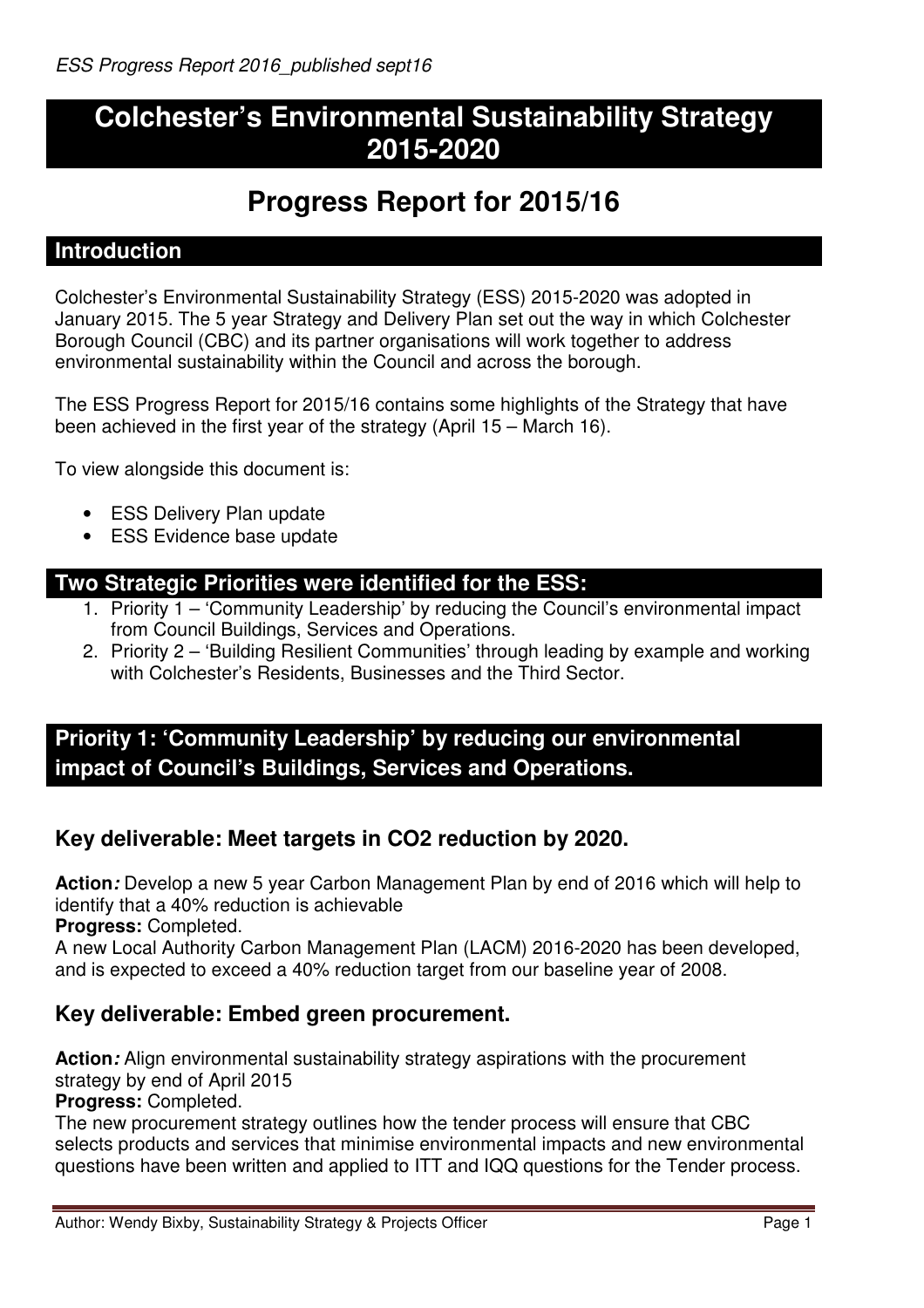# **Key deliverable: Look at opportunities to reduce energy use.**

**Action:** Monitor and reduce energy use in our own buildings by 31 March 2016 **Progress:** Completed

As part of the LACM development 10 priority projects and 12 aspirational carbon reduction projects were identified for Council owned buildings and efficiency projects to be implemented up to 2020. All the projects focus on making corporate buildings more energy efficient.

# **Key deliverable: Supporting our staff**

**Action:** Increase awareness of environmental sustainability **Progress:** On target.

A new Sustainability webpage now demonstrates connected services contributing to environmental sustainability and can be accessed by residents, visitors, partners and staff www.colchester.gov.uk/sustainability. A new sustainability film has been produced which is due to be launched at the end of May 2016.

# **Key deliverable: Housing stock improvement**

**Action:** Photo Voltaic (PVs) fitted to all housing stock where appropriate. **Progress:** Completed

The target was for 2,560 Homes to be improved and made more energy efficient. 2,111 properties were completed before the Government reduced the FiT whereby the Colchester model no longer became viable. This project is now closed and the CBC stock has a total of 2,674 homes (45%) with PV installations

# **New Actions for Priority 1 in 2016/17:**

- $\triangleright$  Improve monitoring and reporting system for next year's greenhouse gas report.
- $\triangleright$  Upgrade software for capture of fleet data; which will help record and assess fuel use and mileage more accurately.
- $\triangleright$  Review HECA reporting duties as it is no longer a statutory requirement.
- Embed Sustainability into Colchester Borough Council's induction/ training processes.

### **Priority 2: 'Building resilient communities' by working with Colchester's Residents, Businesses and the Third Sector.**

### **Key deliverable: Supporting local communities to help them become resilient to climate change.**

**Action:** Disseminate information about Green Deal and opportunities to residents through ECO.

#### **Progress:** Completed

During 2015 the Communities Team supported 23 Customers who had impartial energy saving advice. Customers were given contact details for reputable providers of home energy saving measures. 7 self-referring Customers were provided with temporary heating

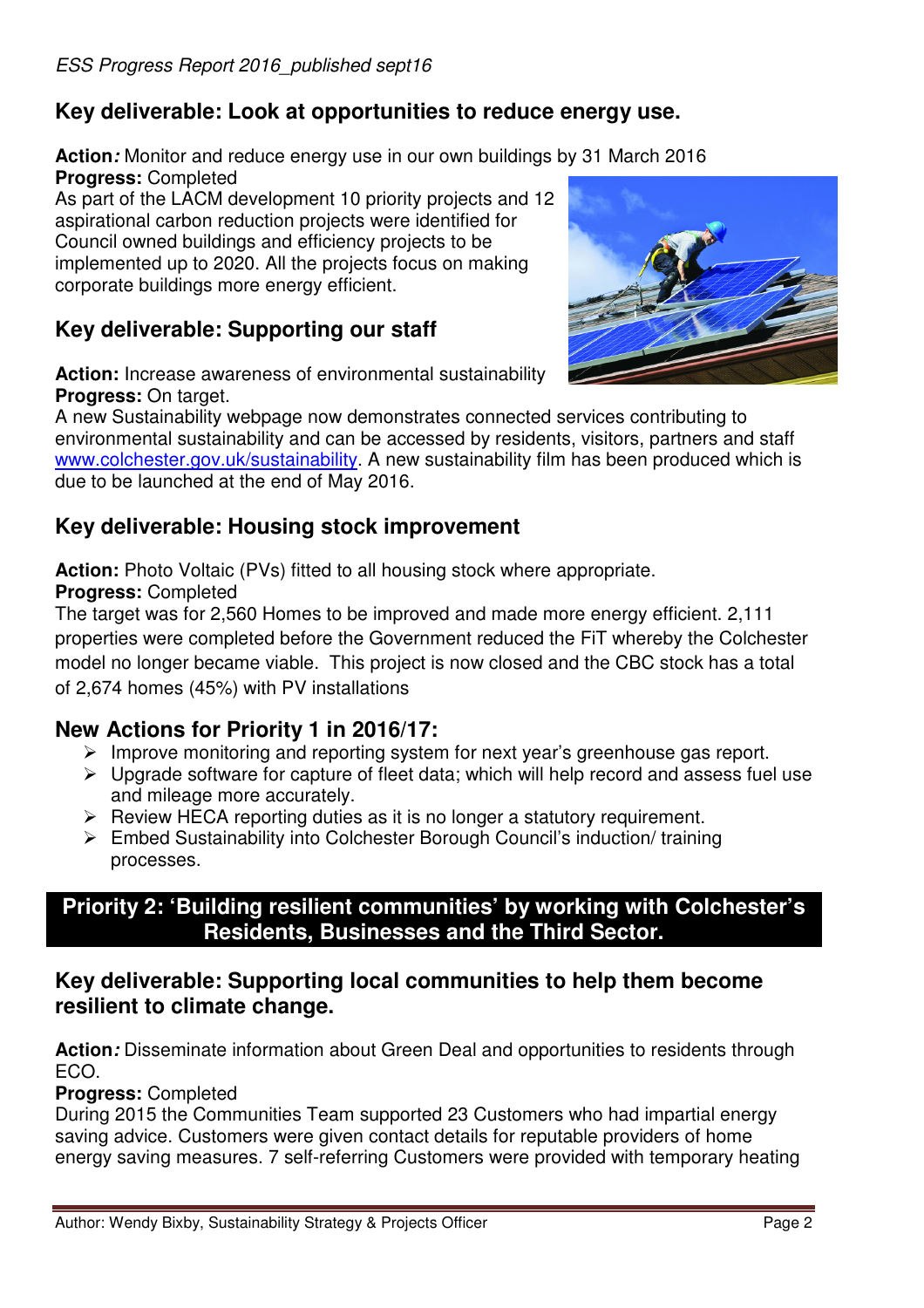#### ESS Progress Report 2016 published sept16

via the Warm Homes Emergency Heater Scheme whilst their home heating emergency was being resolved.

**Action:** Support local community action and development of new partnerships. **Progress:** On target

Work with local Environmental Charities and Community groups to develop new projects have helped to fill gaps in provision. The alternative switching service for vulnerable households ran for 2 years up to the end of 2015. The project was funded by DECC and delivered by trained volunteers from local Charity Enform, they exceeded their target to support over 100 people (including vulnerable households and Council frontline workers).

CBC Commercial Services supported St Mary's School's application to become an Eco-Schools Ambassador School, the application was successful and they will take onthis role up until 2017.

**Action:** Work to reduce the number of households vulnerable to living in fuel poverty (on target).

**Progress:** On target

Winter Warmth Campaign events were delivered in 4 locations across Colchester in partnership with Colchester CVS.

### **Key deliverable: Alignment of Colchester Borough Council strategies to enable a collaborative approach with external partners to achieve environmental sustainability**

**Action:** Develop a new Low Emissions Strategy (LES) by end of 2015 **Progress:** Completed The Air Quality Action Plan & Low Emission Strategy was completed.

Action: Develop a new Housing Strategy by end of 2015 (completed)

**Progress:** Completed

The Housing Strategy 2015-2020 was adopted by Cabinet in March 2015. The Housing Strategy has clear links to the ESS under Priority 7 'work to ensure that existing and new homes are healthy, safe and energy efficient' and a progress report will be published in June 2016.

### **Key deliverable: Develop, create and promote opportunities for developing environmental understanding which will help retain rural skills and grow the local green economy.**

Action: Development and retention of rural skills and local training opportunities **Progress:** on target

The Council has worked with a rural training provider, Abberton Rural Training (ART), who has developed local rural training facilities and courses for students not in education, employment or training (NEET), mainstream and mature students. ART has been able to develop its courses quickly and meet referral demands, offering places for 177 students in the last academic year.

**Action:** Support green business growth **Progress:** On target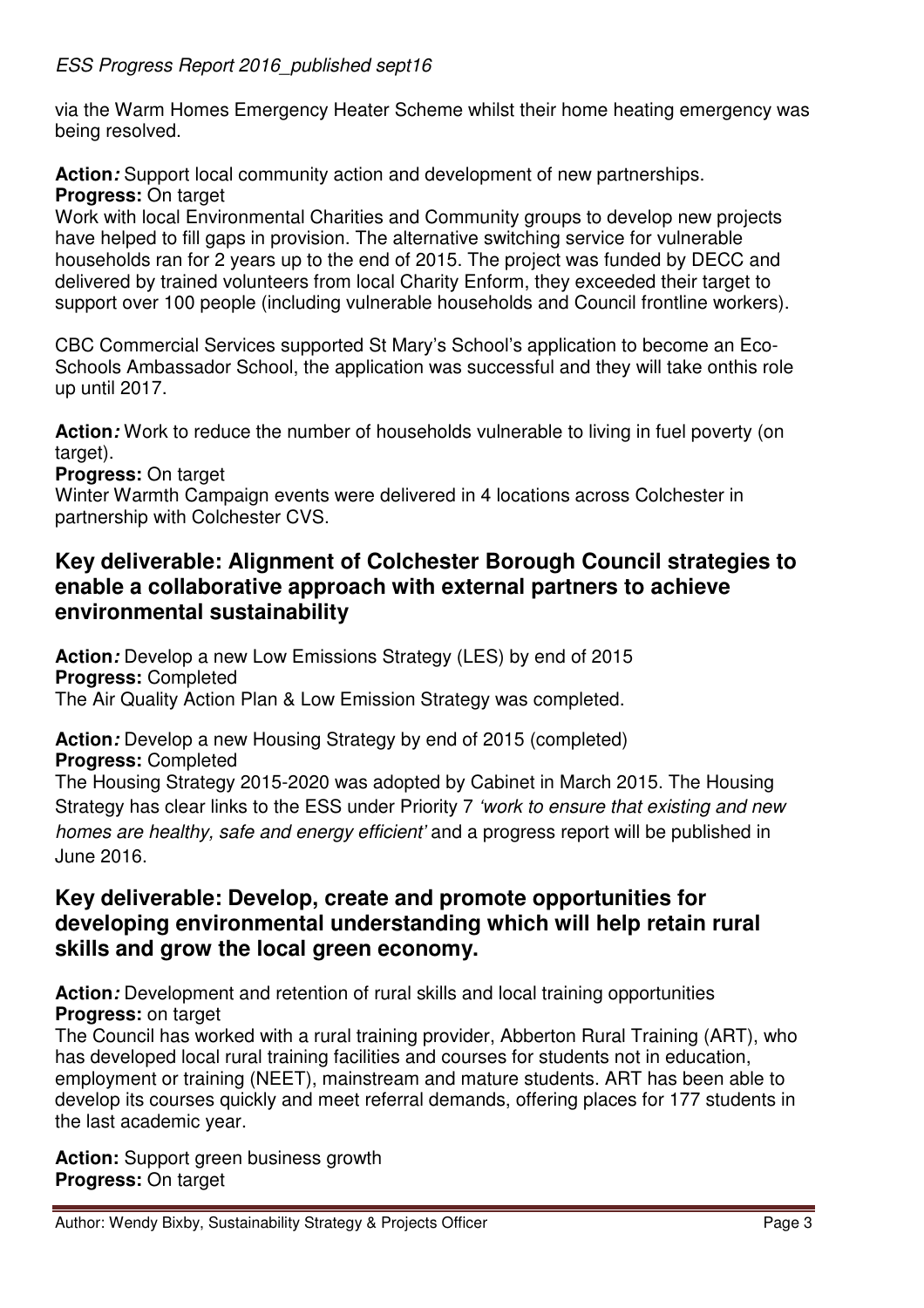The new Economic Growth Strategy (EGS) 2015 to 2021 was adopted in September 2015.

# **Key deliverable: Identify sources of grant and match funding.**

Action: Deliver pilot project to support vulnerable people who cannot switch through the Big Community Switch programme

**Progress:** Completed

Small grant funding was secured for partnership project to deliver community project focussing on switching vulnerable households energy bills. 2 years of DECC funding secured which came to an end March 2015.

The iChoosr Community fund was secured to deliver a higher impact Communications and marketing campaign. The fund allowed back-lit panels at Colchester train station; a radio advert and banners in high traffic areas (including bus stops).

### **Key deliverable: Look at opportunities to reduce costs and save energy use in our communities.**

**Action:** Encourage residents and customers to sign up for the Big Community Switch (BCS).

**Progress:** On target

A review of the BCS scheme was carried out in 2015; it showed that over £135,000 had been saved by local residents through switching since the scheme began.

Households were saving on average just over £200 per annum, per household, and in most recent auctions 100% of residents could save should they choose to switch.



**Action:** Encourage SMEs to take part in the iChoosr brokerage scheme to reduce energy costs and switch to appropriate business energy meters **Progress:** On target

**Action:** Energy switching information to be included in sign up packs for every new CBH Resident by end of 2015

**Progress:** Completed

In 2015 all new CBH residents received an information leaflet telling them how to switch energy providers, within their Welcome Packs, and this is planned to continue in 2016.

**Action:** Look at the viability of delivering Energy Assessments for Private Sector homeowners by end of 2015

#### **Progress:** Completed

Viability work has been completed which highlighted that the current market to the private sector was found to be very competitive.

CBH have carried out 12 EPCs free of charge to private landlords, this also includes offering energy efficiency advice. CBH is now looking at the viability of a private sector leasing scheme whereby they offer property and tenancy management to private landlords.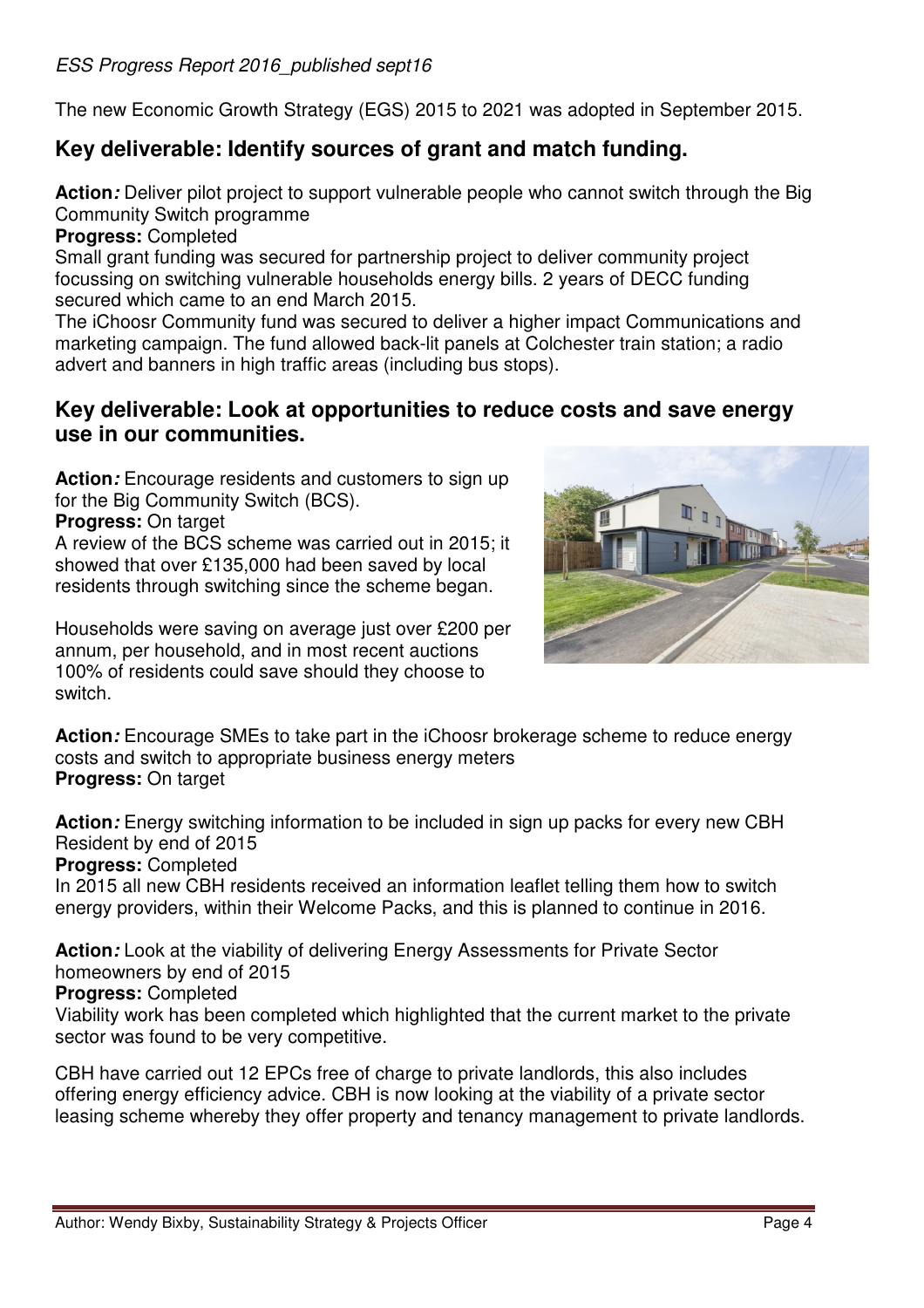# **Key deliverable: Identify opportunities to deliver sustainable transport.**

Action: Realise opportunities for sustainable transport infrastructure and assess opportunities for new projects

**Progress:** On target.

Progress includes delivery of upgrades to EURO 3 standard buses; work with ECC to deliver a new Park and Ride in Colchester; introduction and reinstatement of cycle parking; work with developers to incorporate cycle parking and cycle routes, and where appropriate seeking contributions to bus services; developing with Essex University a new 'way finding' app; continuing to service Colchester travel plan members and promote new opportunities with travel planning.

# **Key deliverable: Provide a readily accessible online section on environmental sustainability for Colchester residents.**

**Action:** Maximise the effectiveness of self-serve for customers so they can access information about environmental sustainability issues online **Progress:** Completed

Customers/ residents are able to find information and advice on everything from energy efficiency; reducing energy costs; to volunteering and leading on their own environmental projects at www.colchester.gov.uk/sustainability launched at the end of 2015.

# **Key deliverable: Work to reduce fuel poverty in Colchester.**

**Action:** Support most vulnerable residents, who are most at risk of fuel poverty, and help raise awareness of the help available to residents on low incomes

**Progress:** On target

Through the Council's Community Initiatives Team and Zone Wardens information and advice is available on remedial action home owners can take to make their homes cheaper to heat and light. Zone Teams receive quarterly updates on the Council's Big Community Switch so that they are able to encourage homeowners to check that they are getting best value for money from their current energy suppliers.

Zones incorporated fuel poverty advice into existing 'coffee and chat events' that run as a programme throughout the year and these events tend to be with the most vulnerable people in our communities.

Online information is available on oil buying schemes, available for residents not on gas.

The Colchester Borough Council website has been updated to incorporate up to date information about home energy saving, winter fuel payments and the new warm homes online customer referral process.



tenant and leaseholder newsletter, Housing News and Views